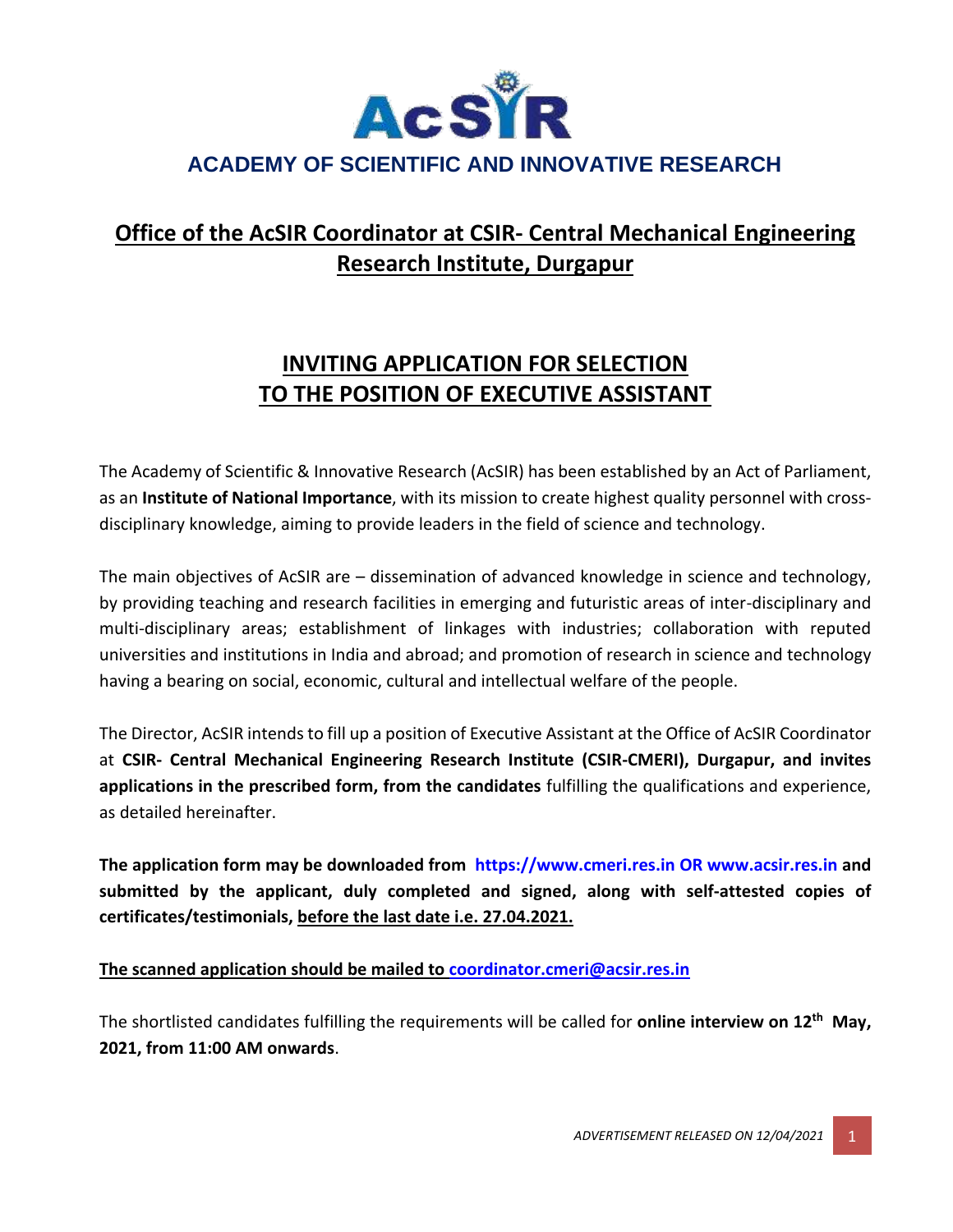### **Details of the position:**

| Name of<br>the<br>position           | No. of<br>position | <b>Essential Qualifications</b>                                                                                                                                                                                                                                                                                                                                                                                                              | <b>Desirable</b><br><b>Qualification</b>               | <b>Consolidated</b><br>remuneration                                                                                                                                                                                                                       |
|--------------------------------------|--------------------|----------------------------------------------------------------------------------------------------------------------------------------------------------------------------------------------------------------------------------------------------------------------------------------------------------------------------------------------------------------------------------------------------------------------------------------------|--------------------------------------------------------|-----------------------------------------------------------------------------------------------------------------------------------------------------------------------------------------------------------------------------------------------------------|
| <b>Executive</b><br><b>Assistant</b> | One                | Graduate (B.Sc./B.A./B.Com) or<br>equivalent from a recognized<br>University or Statutory Body, as a<br>regular student.<br>Minimum one-year work<br>experience acquired after<br>obtaining the minimum<br>educational qualifications.<br>Well-versed with office<br>automation software including<br>Word, Excel, Power point, e-<br>communications (Email, Skype,<br>etc.)<br>Proficiency in spoken and written<br>English/Hindi language. | Diploma/Certif<br>icate in<br>Computer<br>Applications | <b>Entry Level</b><br>remuneration for<br><b>Executive Assistants</b><br>will be consolidated<br>Rs. 25,500/- per<br>month.<br>Other benefits<br>payable over and<br>above the<br>consolidated<br>remuneration<br>mentioned above, as<br>per AcSIR rules. |

### **Tenure:**

The engagement will be purely on contractual basis for a period of five years and does not have any provision for regularization.

### **Age:**

Not exceeding 30 years (age relaxation up to 5 years for SC or ST or Physically Disabled or Woman - Widowed/Divorced/Judicially-separated but not remarried; and up to 3 years for OBC).

### **Responsibilities**

Multi-tasks involving maintenance of records in the areas of Academics, Student related matters, Faculty related matters, financial matters including preparation of cash vouchers, vouching of bills, maintenance of financial records, putting up of files, docketing of papers, maintaining office records, etc.

Besides above, coordination with the AcSIR Coordinators of the CSIR Laboratories, assist in preparation of documents for meetings, and other related responsibilities as assigned from time to time by AcSIR functionaries. He/she may be assigned to support other Officers of AcSIR or other tasks of the Academy as assigned by the Director, AcSIR.